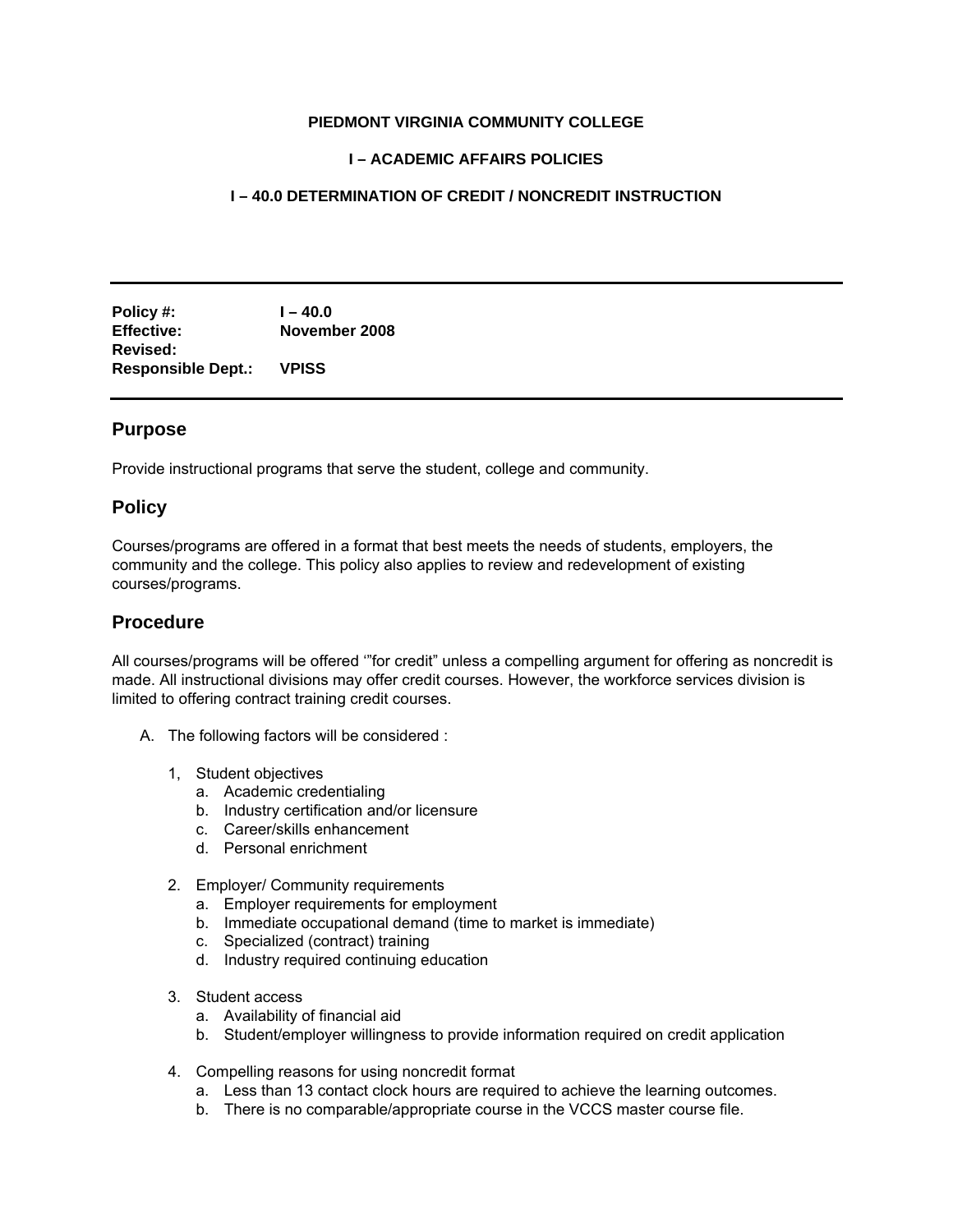- c. The employer is requiring specific contract training.
- d. SACS qualified faculty are not readily available.
- e. Students or employers request a noncredit format (noncredit admissions, no final exam, minimal/optional prerequisites, no residency requirements for employees, etc.)
- f. The course is a "stand alone" offering and not part of a program of study.
- B. All noncredit offerings will be reviewed at least every other year to determine if this format continues to be the most appropriate.
- C. All credit courses/programs will be evaluated when enrollment consistently fails to meet established benchmarks. Prior to eliminating the course/program a review to determine if a noncredit offering would be viable will be take place.

| <b>Course Reviewed:</b>      |                                                                                              | <b>Course No.:</b>                                          | <b>Description:</b>  |  |
|------------------------------|----------------------------------------------------------------------------------------------|-------------------------------------------------------------|----------------------|--|
| <b>Review Date:</b>          |                                                                                              |                                                             | <b>Reviewed by:</b>  |  |
| <b>Factor to be Reviewed</b> |                                                                                              | <b>Decision</b><br>(Select One)                             | <b>Justification</b> |  |
| 1.                           | <b>Employer requirements</b><br>for employment.                                              | $\Box$ Credit<br>$\sqcap$ Noncredit<br>□ Credit & Noncredit |                      |  |
| 2.                           | Occupational demand<br>(immediate need/time<br>to market).                                   | $\Box$ Credit<br>□ Noncredit<br>□ Credit & Noncredit        |                      |  |
| 3.                           | Number of contact<br>clock hours required to<br>achieve the learning<br>outcomes exceeds 13. | $\Box$ Credit<br>$\Box$ Noncredit<br>□ Credit & Noncredit   |                      |  |
| 4.                           | A comparable/<br>appropriate course is in<br>the VCCS master<br>course file.                 | $\Box$ Credit<br>□ Noncredit<br>□ Credit & Noncredit        |                      |  |
| 5.                           | SACS qualified faculty<br>are readily available.                                             | $\Box$ Credit<br>□ Noncredit<br>□ Credit & Noncredit        |                      |  |
| 6.                           | Students or employers<br>no longer request<br>noncredit format or<br>procedures.             | $\sqcap$ Credit<br>□ Noncredit<br>□ Credit & Noncredit      |                      |  |
| 7 <sub>1</sub>               | The course is<br>integrated into a<br>program of study.                                      | $\Box$ Credit<br>□ Noncredit<br>□ Credit & Noncredit        |                      |  |